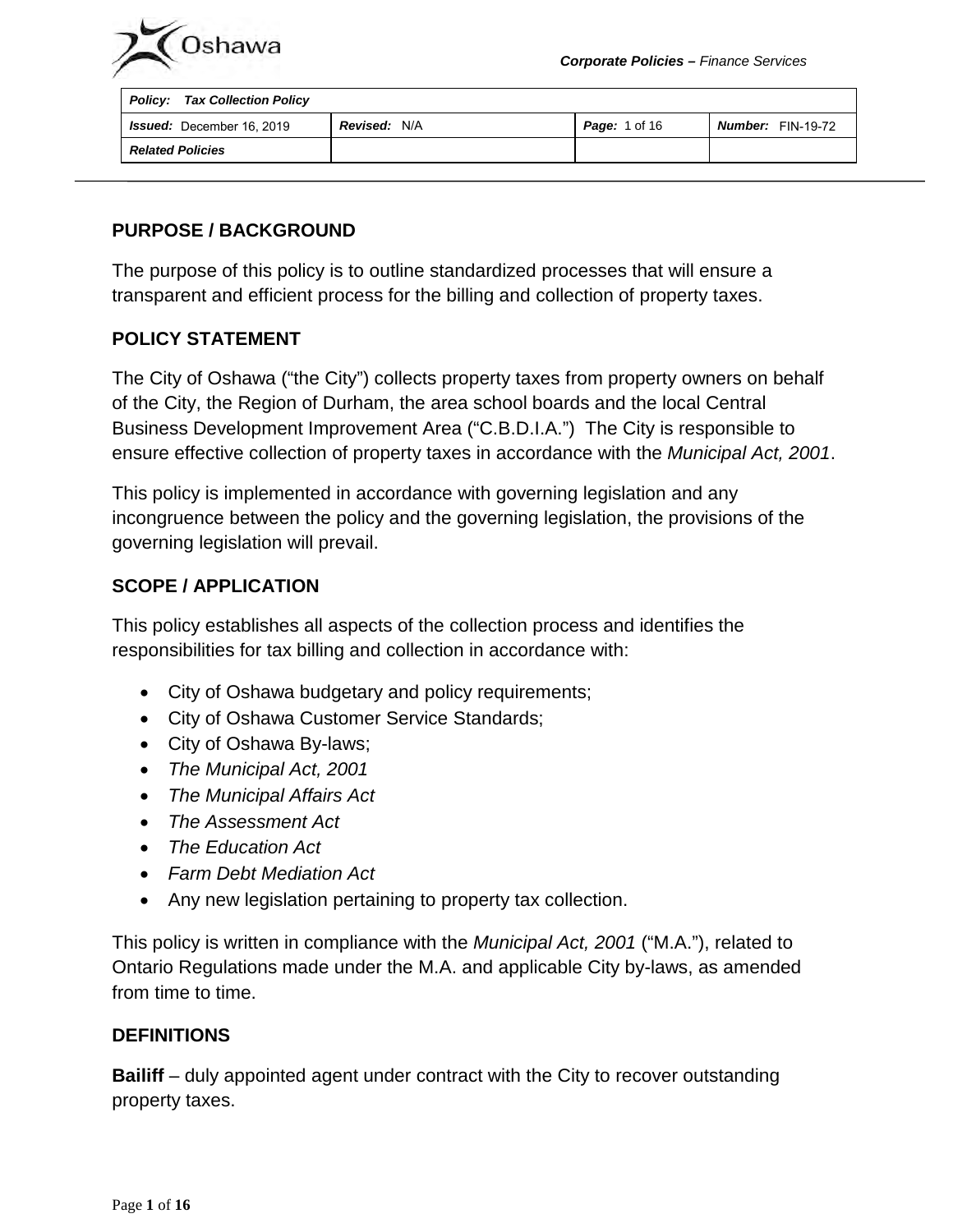| <b>Issued:</b> | <b>Revised:</b> | Page<br>2 of 16 | <b>Number:</b> |
|----------------|-----------------|-----------------|----------------|
|----------------|-----------------|-----------------|----------------|

**Bailiff Warrant** – states the amount of debt plus costs and property owners name and address. It is the document granting authority for a bailiff to act as an agent for the City in order to collect the debt.

**Cancellation Price –** is the amount equal to all the tax arrears owing at a given point in time in respect of land, together with all current real property taxes owing, including all penalties and interest and all reasonable costs incurred by the City after the registration of a tax arrears certificate under M.A. (S. 373).

**Collection Costs** – is the total costs incurred by the City to obtain further information for collection purposes in compliance with the regulations during the tax sale registration process. This includes, and is not limited to, title search fees, corporate search fees, registered mail, administrative charges, legal costs, registration fees, tax sale administration fees and the like.

**Due Date** – is the date that property tax bill (interim, final and supplementary) installments are due to be paid to the City.

**Extension Agreement** – is an agreement between the City and the ratepayer (or party of interest) to extend the period of time in which the cancellation price is to expire. This agreement freezes the tax sale registration ("T.S.R.") process. An extension agreement outlines the details of the payment plan set in place to remit payments on the T.S.R. file in order to clear the balance owing. This type of agreement becomes void if one payment is missed, and the T.S.R. file continues from the point where the agreement was frozen in the tax sale process.

**Interest** – is the amount added to the unpaid levies from prior years in accordance with M.A. (S. 345).

**Municipal Property Assessment Corporation ("M.P.A.C.") –** is responsible for accurately assessing and classifying properties in Ontario in compliance with the *Assessment Act* and regulations set by the Government of Ontario.

**Penalties** – are the amount added to the unpaid levies from current year in accordance with M.A. (S. 345).

**Property Taxes** – are the total amount of levies calculated for City, Region and School Board purposes and includes all amounts added to the tax roll as permitted by the *Municipal Act, 2001*. Property taxes are calculated based on the current value assessment ("C.V.A.") determined by M.P.A.C. multiplied by the tax rate as determined by the City, Regional Council and the Minister of Finance in relation to education.

**Tax Arrears** – are the unpaid property taxes that remain unpaid after the due date has passed.

**Tax Arrears Certificate ("T.A.C.")** – is the instrument registered at the land registry office on a parcel register. This document indicates that the described property will be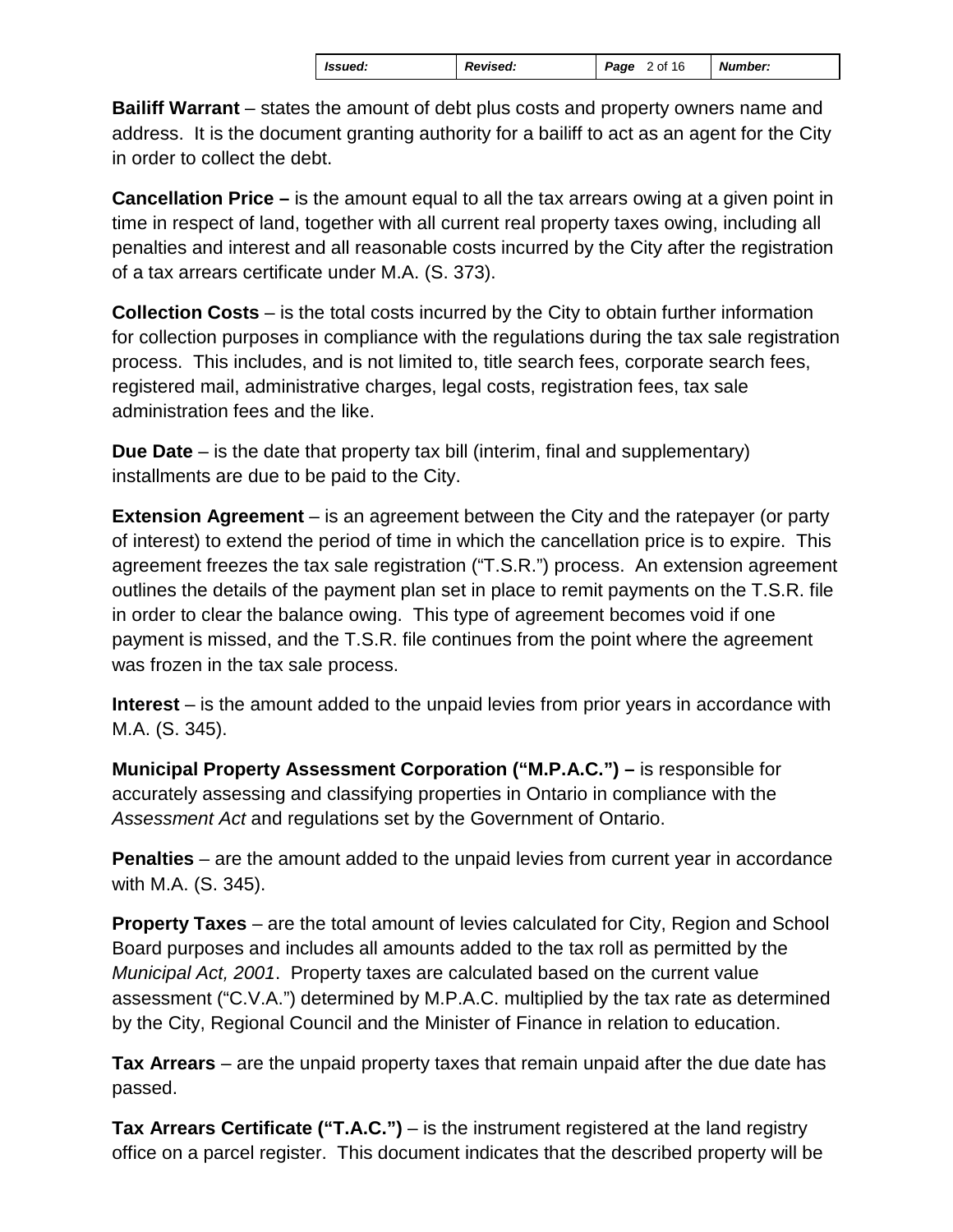| Issued: |  | <b>Revised:</b> | Page | 3 of 16 | <b>Number:</b> |
|---------|--|-----------------|------|---------|----------------|
|---------|--|-----------------|------|---------|----------------|

sold by public sale if all property taxes are not paid to the City within one year of the registration of this certificate.

**Tax Sale Registration ("T.S.R.")** – is the process outlined in the *Municipal Act, 2001*, *Part XI – Sale of Land for Tax Arrears* where the City follows a legislated process for dealing with the sale of land for tax arrears.

# **RESPONSIBILITIES**

The Commissioner, Finance Services, Director of Finance Services, Manager of Taxation Services and Taxation Services staff are responsible to ensure that the property tax collection processes outlined in this policy are adhered to as well as all its applicable legislation.

The Manager of Taxation Services is responsible for:

- Ensuring this policy remains in compliance with legislation;
- Ensuring City staff are in compliance with this policy;
- Assessing overdue property tax accounts regularly to ensure tax collection processes are performed in accordance with this policy;
- Ensuring, where appropriate, that the Current Value Assessment as determined by MPAC is correct.

The property owner is responsible for:

- Ensuring the current value assessment as determined by M.P.A.C. is correct
- Ensuring the mailing address is correct
- Ensuring the levies are paid by the due dates
- Ensuring the assessment roll content is correct with M.P.A.C.

# **PRACTICE / PROCEDURES**

# **Billing**

Property taxes will be billed by interim and final tax billings as established by the City by-law annually and in accordance with the *Municipal Act*, as amended.

Property tax bills are mailed to the address of the property tax account as shown on the tax roll unless the ratepayer has submitted a written request to the City requesting an alternate address. Tax bills may be sent to the ratepayer electronically in the manner specified by the City if the ratepayer has chosen to receive the tax bill in this manner. M.A. (S.343)

Bills are sent by standard letter mail and are considered delivered to and received by the addressee unless the mailing is returned to sender by Canada Post. It is the ratepayer's responsibility to ensure the mailing address is correct on their tax account. Failure to notify the City of an address change in writing is not an error on behalf of the City.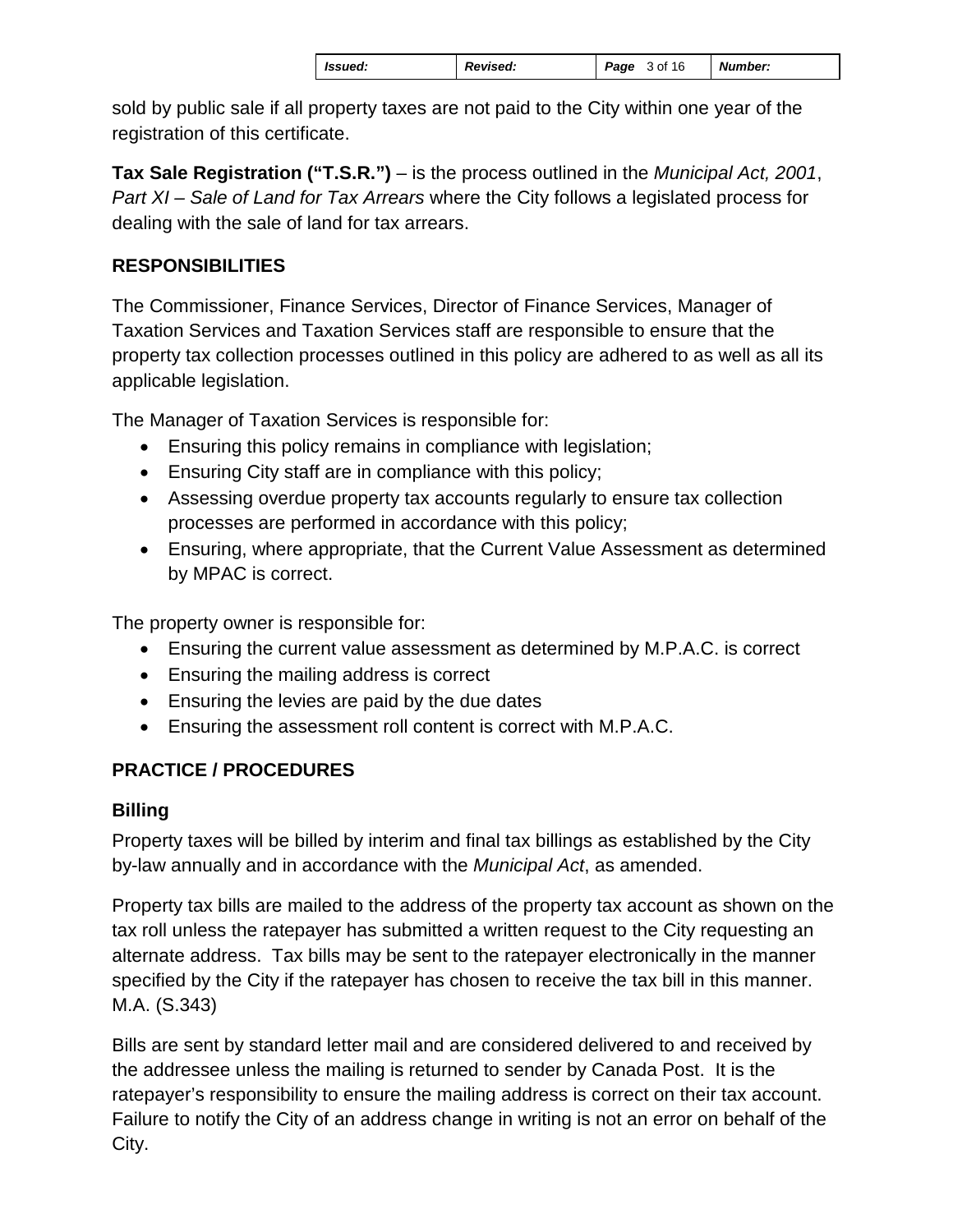| Ssued: | Revised: | <b>Page</b> 4 of 16 |  | Number: |
|--------|----------|---------------------|--|---------|
|--------|----------|---------------------|--|---------|

| January   | Interim Billing                       |
|-----------|---------------------------------------|
|           | Final Notice prior to T.S.R.          |
| February  | 1 <sup>st</sup> Installment Due       |
| March     | <b>Reminder Notice</b>                |
| April     | 2 <sup>nd</sup> Installment Due       |
| May       | <b>Final Billing</b>                  |
|           | <b>Reminder Notice</b>                |
| June      | 3rd Installment Due (Residential)     |
| July      | 3rd Installment Due (Non-Residential) |
| August    | <b>Reminder Notice</b>                |
| September | 4 <sup>th</sup> Installment Due       |
| October   | <b>Reminder Notice</b>                |
| November  | <b>Reminder Notice</b>                |
| December  | T.S.R. Risk Notice                    |

### **Mail Cycle**

\*Supplementary & Omitted tax bills will be mailed according to the M.P.A.C. submission schedule

### **Tax Bill Format – M.A. (S.344)**

The Municipal tax billing will meet all requirements of the provincially legislated standard tax bill. Arrears are included in the first installment due date amount. Installment due dates will be indicated on the payment stubs. Billing messages may be used to relay information to ratepayers (i.e.: penalty and interest charge rates).

Installments will also be established by City by-law with two (2) installments for interim billing and two (2) installments for final billing.

#### **Interim Billing - M.A. (S.316)**

Interim billing is based on 50% of the annualized taxes of the property for the previous calendar year. This does not include local improvement or special charges levied. If taxes levied on a property were for only part of the previous year because of assessment changes, an amount shall be added to the levies equal to the additional taxes that would have been levied on the property if the taxes had been levied for the entire year.

#### **Final Billing – M.A. (S.343)**

Final billing is based on phased-in assessment value for the current year as provided by the M.P.A.C., the tax rate applicable, local improvement charges, and any special charges levied. Final tax bills are produced subsequent to the passing of the annual municipal budget and are based on the rates established by the by-law to meet the budget requirements of the Municipality, the Region of Durham, and the Minister of Finance in relation to education.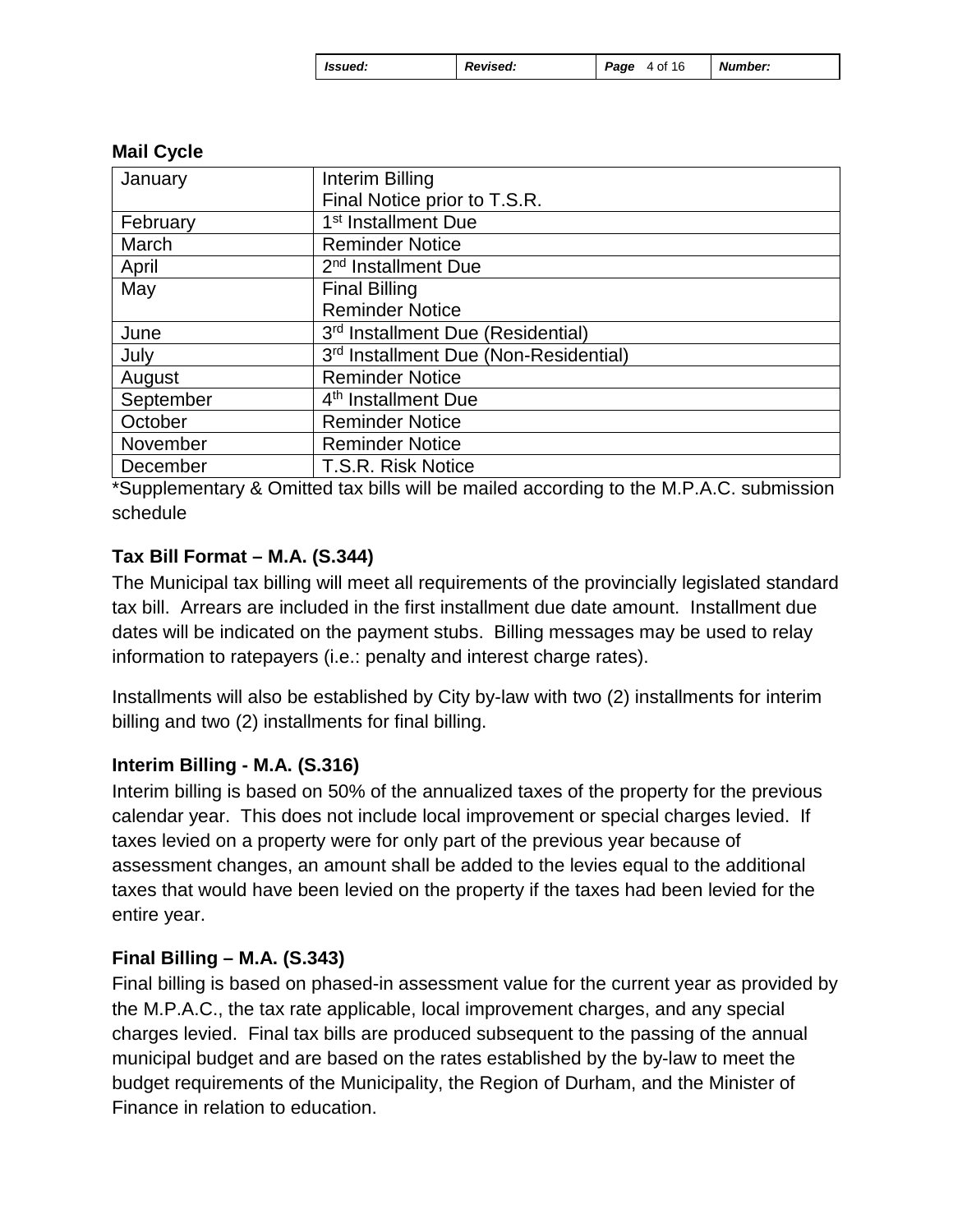# **Supplementary & Omitted Assessment Billing – M.A. (S. 341)**

Supplementary tax bills are issued and mailed in the same manner as interim and final tax bills with the exception that it is a separate levy where a by-law is not required. The number of installments and due dates of the supplementary bills will be determined by the Manager of Taxation Services. Penalties and interest charges will be assessed on supplementary taxes that are owing past their due date, consistent with other City due dates.

There are two sections of the *Assessment Act* that allow for taxation of taxable property not included in the annual revised assessment roll. These deal with omissions and additions to the tax roll.

- Section 33 of the *Assessment Act* allows for the taxation of real property that has been omitted from the return roll. The provision allows for taxation in the current year, plus a maximum of the two preceding years.
- Section 34 of the *Assessment Act* allows for the taxation of assessment that has increased in value or has been added after the return of the last revised assessment roll. These taxes apply to the current year only.

# **Delivery of Tax Bills – M.A. (S. 343)**

Property tax bills and notices are mailed to the address of the property as shown on the tax roll unless the ratepayer advises the City, in writing, an alternate mailing address. Use of the alternate mailing address continues until it is revoked in writing or ownership of the property changes.

Any bill or notice sent by standard letter mail are considered delivered to and received by the addressee unless Canada Post returns the notice to sender and an error in the mailing address is evident. Ratepayers are responsible to notify the City of any changes to a mailing address(s). Failure to notify the City of an address change in writing is not an error on behalf of the City.

Legislative requirements surrounding tax billing assist with the processing of the tax collections. Despite all efforts made, if an error or omission in the form or substance of a tax bill occurs, it does not invalidate any proceedings for the recovery of taxes.

# **Important Dates**

Due dates for the payment of property taxes are determined in relation to the approval of the budget by Council and the passing of the levying by-law.

Pending fluctuations as a results of the budget approval process or other unforeseeable delays, tax billing due dates will normally be as follows:

• Interim bill: the last week in February / the last week in April – as determined by the annual Interim Billing By-Law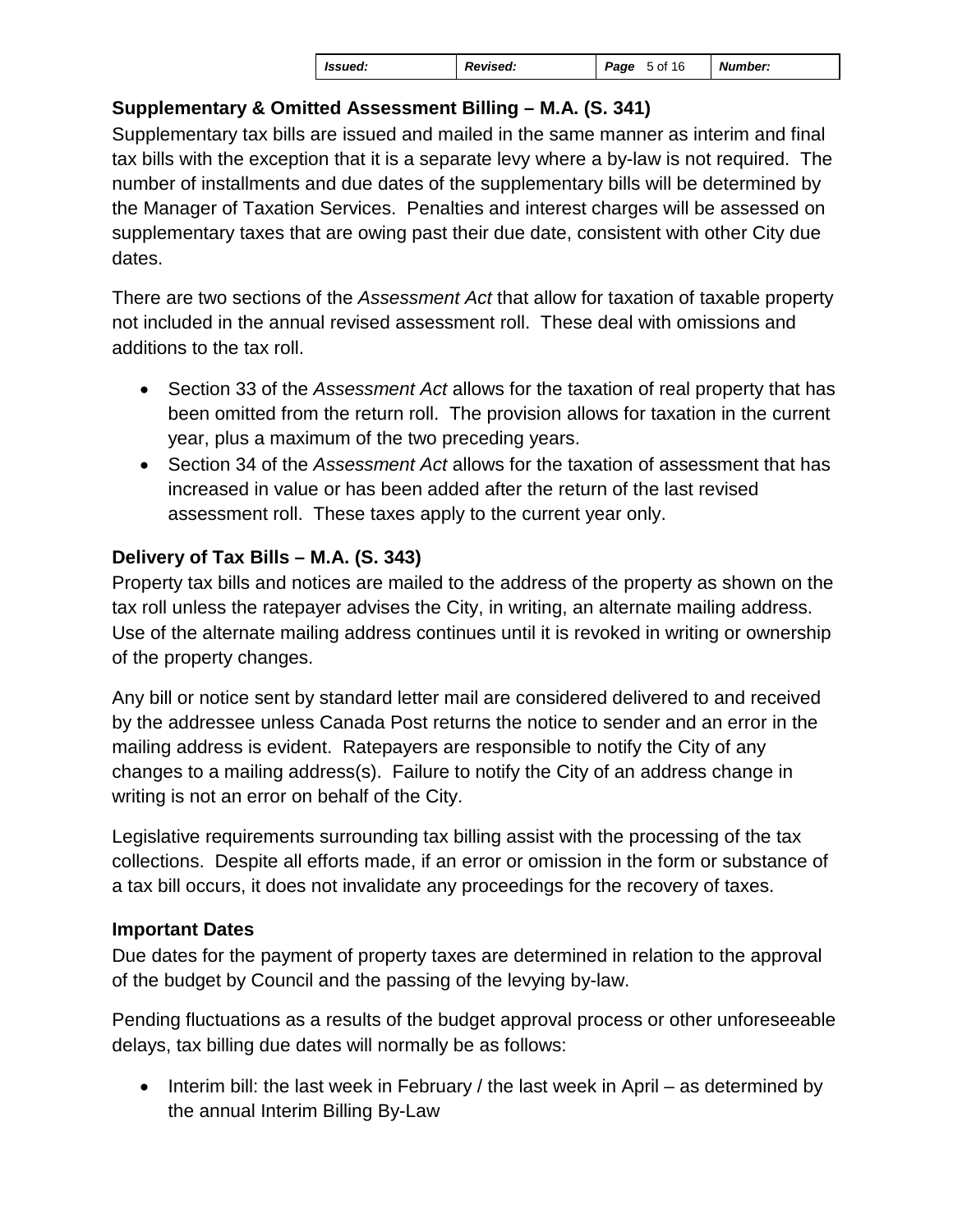| l Issued: | <b>Revised:</b> | Page 6 of 16 | <b>Number:</b> |
|-----------|-----------------|--------------|----------------|
|-----------|-----------------|--------------|----------------|

• Final bill: the last week in June for residential / the last week in July for nonresidential / the last week in September – as determined by the annual Final Billing By-Law

The Municipality may have a minimum bill in the event that the amount owing is twentyfive dollars (\$25) or less on a tax bill. In this case, the taxpayer shall pay the full amount in one installment on the specified due date, being the first installment date. The second installment date will not apply.

# **Ownership Changes – A.A. (S. 17(1))**

The Provincial Land Registry System is the service for the legal determinant of the ownership of land. The names of the owners on the property tax account are to agree with the ownership registered at the Land Registry Office on the parcel register. The City requires the instrument (deed / transfer of land) registered at the Land Registry Office be submitted to Taxation Services for processing. This includes removing a name from ownership, changing a name on title or adding a name to ownership for all tax accounts.

Letters submitted by a law office do not contain all the pertinent information required for ownership changes to be processed. The property owner is responsible to ensure that their tax account has the correct mailing address.

# **Severances / Consolidations – M.A. (S. 356)**

Property owners may apply for severances of their properties under the authority of *The Planning Act*. If granted by the City of Oshawa Planning Department, the assessment values must be split between all the parcels of land. As part of their legislated services, M.P.A.C. divides the assessment information.

Under the authority of *The Municipal Act* (S. 356), the Treasurer may divide the assessment roll into the parcels being severed and direct the property taxes accordingly.

As severed portions of the land are often sold, the Municipality will not recalculate the property taxes for a part year. It is understood that the seller's and purchaser's lawyers would allocate the levies accordingly during the sale process. The allocation of levies will be shown on the "statement of adjustments" provided to the property owners by the law office completing the title transfer.

Consolidations are processed by M.P.A.C. at the written request of the property owner. Property owners should contact M.P.A.C. directly.

A severance or consolidation of a parcel identification number at Land Registry Office does not constitute a consolidation or severance of a tax roll.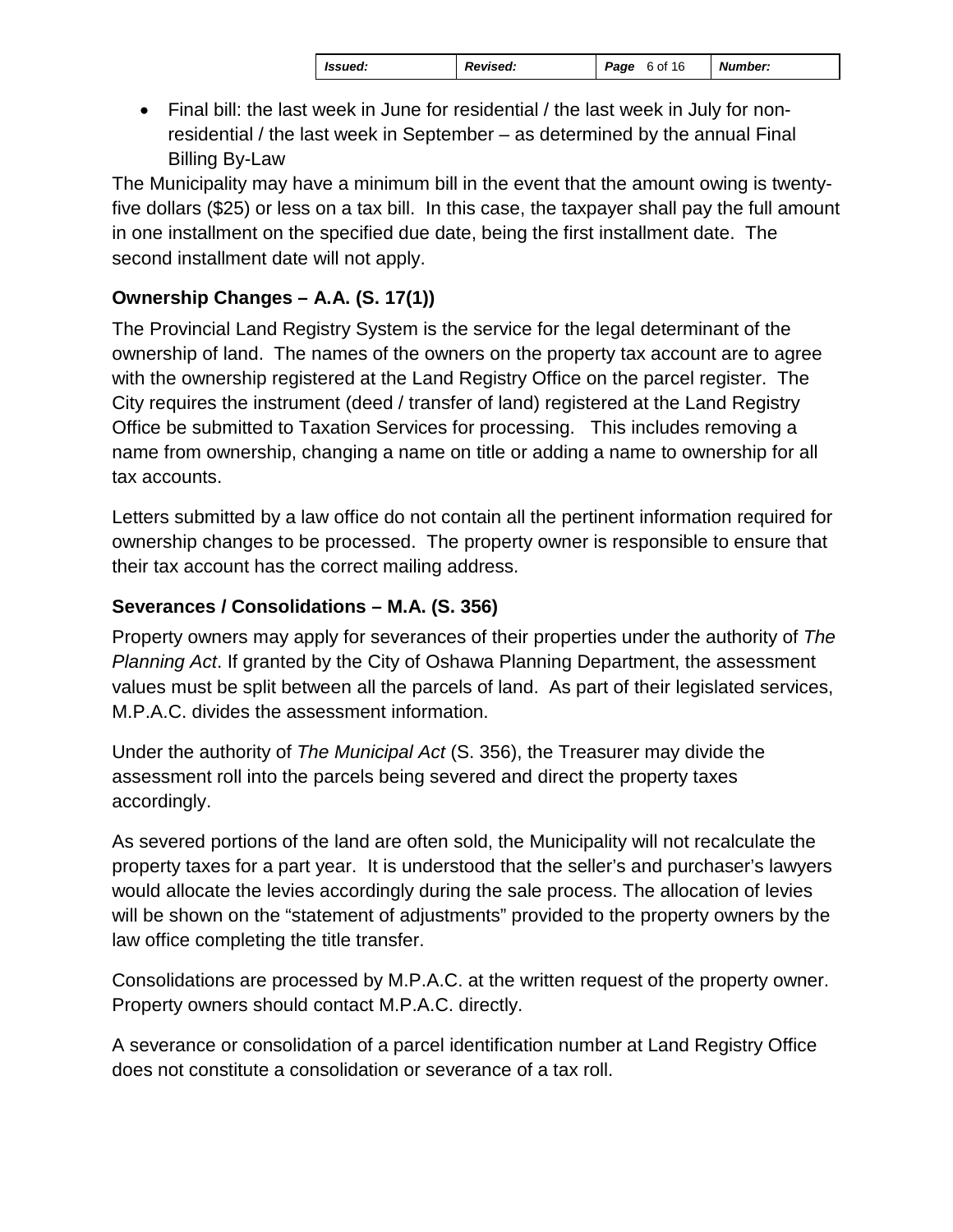| <b>Issued:</b> | Revised: | Page<br>7 of 16 | <b>Number:</b> |
|----------------|----------|-----------------|----------------|
|                |          |                 |                |

# **Payments**

Payment methods include electronic fund transfers ("E.F.T."), telephone banking, preauthorized payment plans, mortgage companies (on behalf of a ratepayer), cash, debit card, cheques, post-dated cheques, at financial institutions and at Service Oshawa located at City Hall.

City of Oshawa, 50 Centre Street South, Oshawa, ON L1H 3Z7.

A payment is considered made once the funds have been received or receipted by the City. Online payments normally require three to five business days to process and ratepayers are responsible for allowing their financial institution processing time to submit the payment to the City. Ratepayers are responsible for any fees and charges that may be imposed when making payments.

Post-dated cheques will be accepted and held by Service Oshawa and/or Finance Services until the date indicated on the cheque. Should the payer request that the postdated cheque not be processed, the City is to be contacted in writing at least ten(10) business days prior to the date indicated on the cheque. As per the General Fees and Charges By-Law, there is an administrative fee involved in removing the post-dated cheque from being processed.

# **Pre-Authorized Payment Plans**

The City offers four (4) pre-authorized payment plans ("P.A.P.")

- 1. Installment due dates (Interim, Final non-capped billing & Final capped billing);
- 2. Monthly  $1^{st}$  or  $15^{th}$  of each month; or
- 3. Semi-monthly  $-1^{st}$  and 15<sup>th</sup> of each month; or
- 4. Arrears using monthly or semi-monthly dates (ratepayers are to review their arrears by Dec 30<sup>th</sup> yearly for re-evaluation of payment amount).

All payment plan applications must be received ten (10) business days prior to the first withdrawal requested. All changes to pre-authorized payment plan applications must be submitted in writing ten (10) business days prior to the effective change. Cancellation of pre-authorized payment plans must be received in writing ten (10) business days prior to the end date.

Any P.A.P. dishonored payment is treated in the same manner as other forms of payment, with the same administration fees involved. The financial institution will charge their dishonored payment fee for the failed attempt. This first dishonored payment is given a second attempt to withdraw the funds by the bank within five (5) to seven (7) business days. If this second attempt at payment is rejected once again, it is treated as a dishonored payment. The financial institution will charge their dishonored payment fee once again for the second failed attempt. The next scheduled preauthorized withdrawal is doubled and the administration fee as per the General Fees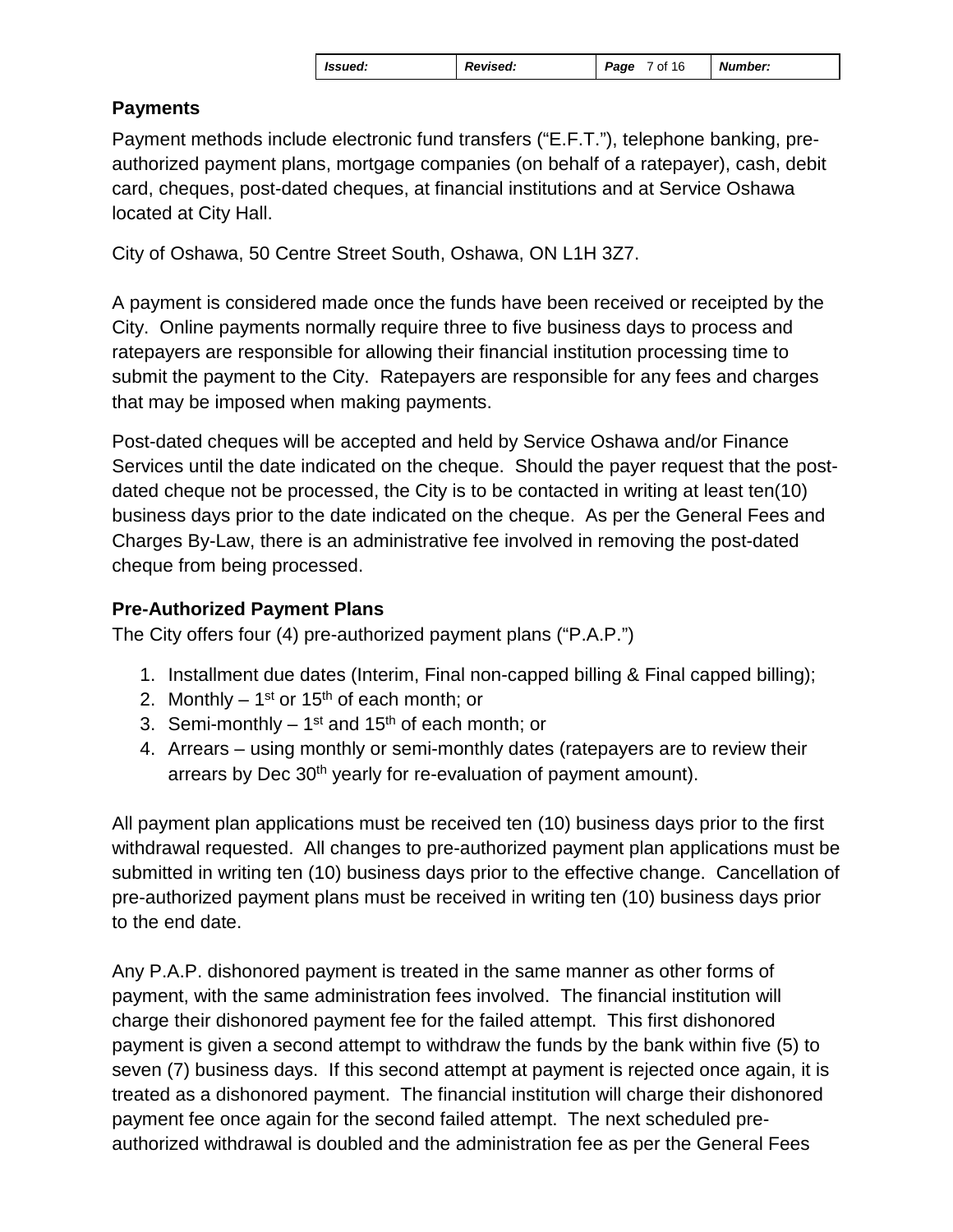| Issued: | <b>Revised:</b> | 8 of 16<br>Page | <b>Number:</b> |
|---------|-----------------|-----------------|----------------|
|---------|-----------------|-----------------|----------------|

and Charges By-Law is added for the next scheduled withdrawal. For the semi-monthly payment plan, the withdrawal will be doubled for the next month and include the administration fee. For the due date plan, the withdrawal will be taken on the 1st of the month after 30 day period and include the administration fee as per the General Fees and Charges By-Law.

When a second scheduled payment attempt is dishonored the pre-authorized payment program will be terminated and the property owner will not be permitted to re-enter into a pre-authorized payment plan agreement for a minimum of two (2) years. An exception to this termination of access to the plan would be if the account was paid up to date within 6 months from the date of the initial dishonored date.

The P.A.P. program follows the Canadian Payments Association Rule H1 regulations. Available online at<https://www.payments.ca/sites/default/files/h1eng.updated.pdf> .

# **Dishonored Payments**

Payments that are rejected and/or returned by any financial institution will be charged an administration fee as per the General Fees and Charges By-Law. After two (2) returned payments, cheques or pre-authorized payments will no longer be available to the property owner for a minimum of two (2) years. Cash, certified cheques and/or money orders will be accepted. An exception to this termination of access to the plan would be if the account was paid up to date within 6 months from the date of the initial dishonored date.

# **Receipts / Proof of payment**

Reproduction of documents supporting payments and levy amounts will be charged an administration fee as per the General Fees and Charges By-Law.

In the year of purchase/sale of a property, the City does not provide documentation since the law office completes the property tax allocation on the owners behalf. The City is not involved in the allocation and is not privy to the details of the transfer. The property owner should use the statement of adjustments as provided by the law office retained for the purchase/sale of the property.

# **Application of Payments– M.A. (S. 347)**

Property tax payments are applied in accordance with legislation. The payment is first applied against any late payment charges according to the length of time the charges have been outstanding, with the charges that have been outstanding the longest being discharged first. The payment is then applied in the same manner against the property taxes owing, with the property taxes that have been outstanding the longest being discharged first.

Once a tax arrears certificate ("T.A.C.") has been registered on title against a property, partial payments are not accepted unless the property owner and the City has entered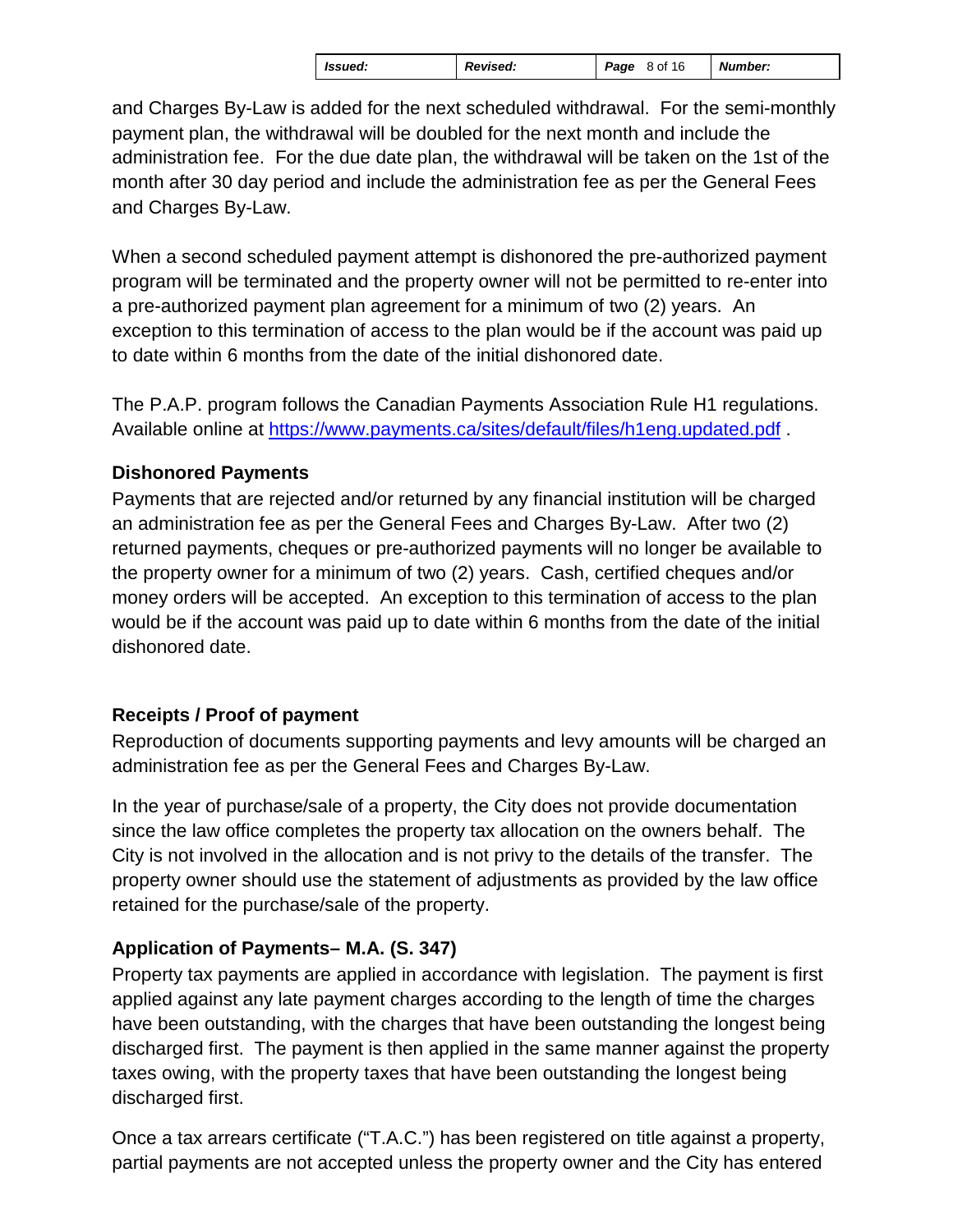into an extension agreement. If there is no extension agreement in place, a partial payment received on a tax account with a T.A.C. registered will be returned or refunded as appropriate.

### **Refunds/Overpayments**

Tax account refund requests must be submitted in writing and be accompanied with the proof of payment, letter of indemnity and statement of adjustment, where applicable. Refunds are reviewed by tax staff and approved by the Manager of Taxation Services, if all the eligibility criteria have been met. Tax accounts with a balance owing will not be eligible for refunds.

All levy adjustments and tax rebates processed during the year will be applied to outstanding levies. A refund may be requested in writing on property tax accounts with credit balances only.

# **Misapplied Payments**

Erroneous payments made to a tax account require a written request to correct the payment application. These corrections are subject to an administrative fee in accordance with the General Fees and Charges By-Law.

# **Late Payment Charges / Collection Costs – M.A. (S. 345)**

Tax arrears are subject to late payment charges, the current year is imposed penalties, while the previous years are imposed interest. A penalty is imposed on the unpaid levies the first business day of each month the levies remain unpaid. In addition, as long as the property taxes remain unpaid, interest will be added on the first business day each month thereafter. Penalty and interest charges cannot be waived, except where a City error has occurred.

All collection costs incurred by the City to obtain information for collection purposes and/or collect tax arrears are payable by the property owner and are added to the tax account. Bailiff fees are charged and collected by the bailiff directly, where possible.

# **Transfer to Taxes – M.A. (S. 398)**

Property owner accounts with other departments throughout the City, as well as the Region of Durham, having an overdue balance will have their balance transferred to their tax account and collected in the same manner as taxes. As per the General Fees and Charges By-Law, there is an administrative fee involved in transferring other City and Region of Durham receivables on the tax accounts. Once these amounts are transferred to the property tax accounts, they are treated as property taxes for collection purposes.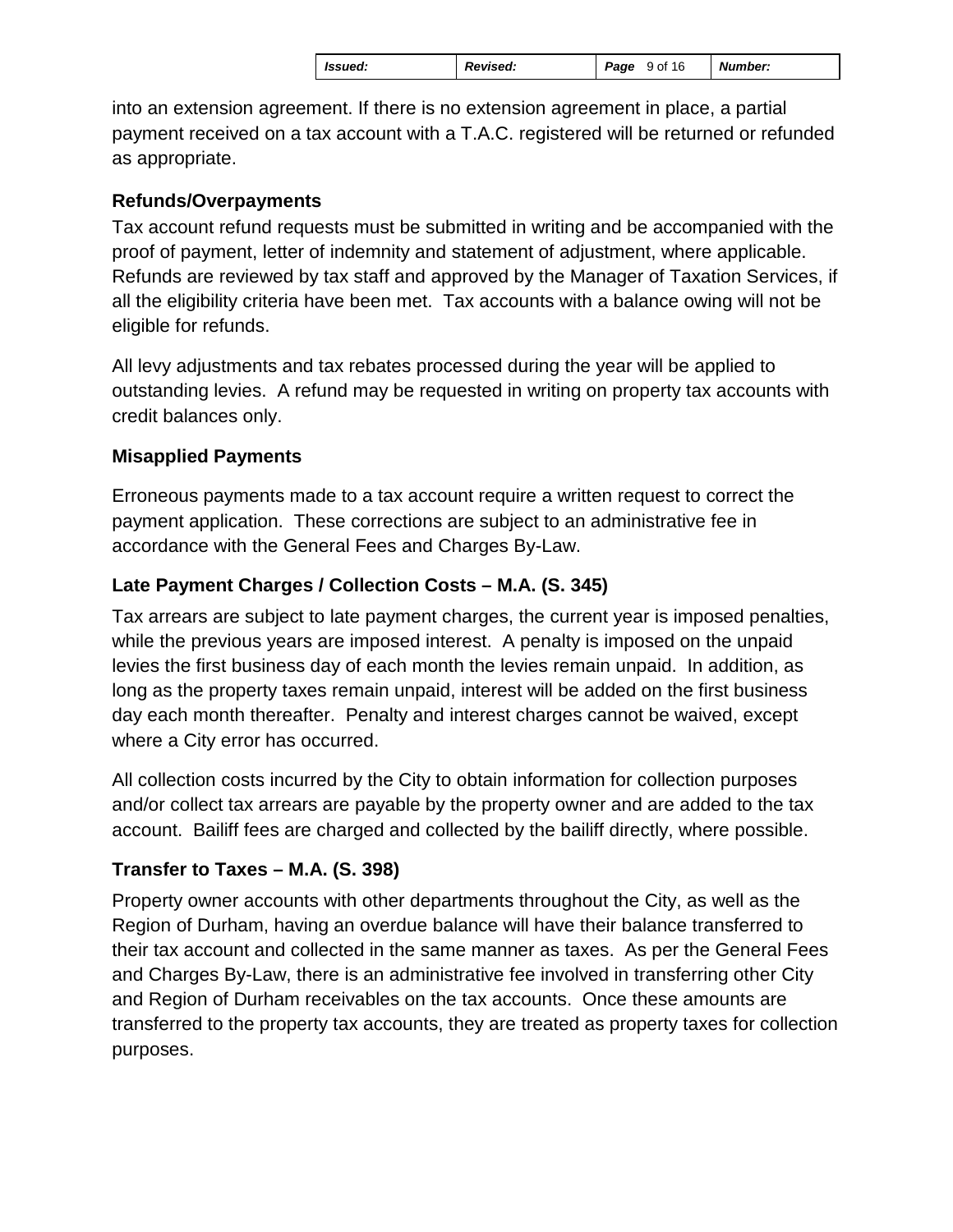| Ssued: | <b>Revised:</b> | <b>Page 10 of 16 Number:</b> |  |
|--------|-----------------|------------------------------|--|
|--------|-----------------|------------------------------|--|

# **TAX ARREARS COLLECTION**

Property taxes are a secured special lien on land in priority to any other claim, except a claim by the Crown. Taxes may be recovered with costs as a debt due to the City from the original owner and/or any subsequent owner of the property.

The City will primarily use the following methods to collect tax arrears:

- Verbal communication
- Reminder Notices / Arrears Notices
- Notice of Intent to Realize on Security (also known as Farm Debt Mediation Notice)
- Final Notice before Tax Sale Registration
- Payment arrangements
- Issue notices to interested parties
- Bailiff services
- Legal action, and
- Tax Sale Registration process

Differing collection processes have been established by these property types:

- **Collection Steps Residential** properties that are assessed in the residential or farm property classes
- **Collection Steps Non-Residential** properties with any portion of assessment in the commercial, industrial or multi-residential property class
- **Collection Steps Crown Tenants** properties owned by the Crown and leased to a taxable tenant; in accordance with section 18 of the *Assessment Act*, *R.S.O. 1990, c.A.31*, the property is assessed as though the tenant were the owner.

# **Collection Steps – All Property Types**

**Arrears Notice** – In January each year, in accordance with legislation, a notice is sent to all property owners who owed taxes as of December 31<sup>st</sup> of the preceding year.

**Reminder Notice** – Reminder notices are mailed to all property owners with an overdue amount that is within the determined threshold amount used during that tax year. The reminder notice threshold is \$199.99 for reminder notices generated up to October, where this amount may be decreased to a minimum of \$10.00.

**Payment Arrangements** – Payment arrangements must include all tax arrears, current taxes, accruing estimates of future taxes and late payment charges and be sufficient to ensure payment in full is realized within a reasonable period. Late payment charges will continue to accrue during all such payment arrangements until full payment on the account, unless a P.A.P. plan is active on the account.

Authorization for extending payment terms is as follows: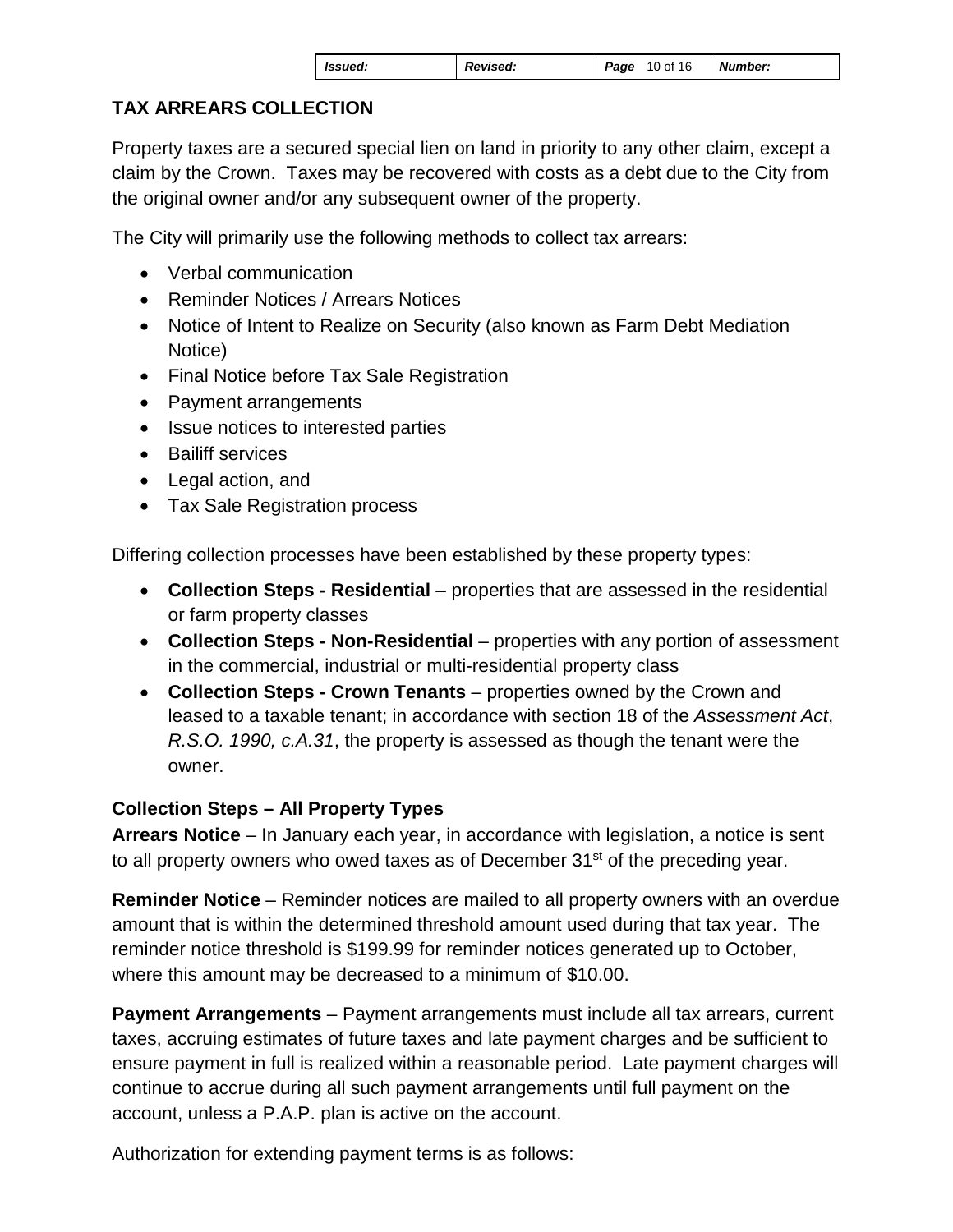| <b>S</b> sued: | Revised: | 11 of 16<br>Page | <b>Number:</b> |
|----------------|----------|------------------|----------------|
|----------------|----------|------------------|----------------|

|                    | MAXIMUM NEGOTIABLE PAYMENT ARRANGEMENT TERM |                 |                     |
|--------------------|---------------------------------------------|-----------------|---------------------|
| <b>STAFF LEVEL</b> | Residential                                 | Non-Residential | <b>Crown Tenant</b> |
| Manager            | >24 months                                  | $>24$ months    | >24 months          |
| Coordinator        | 18 months                                   | 18 months       | 15 months           |
| Tax Staff          | 12 months                                   | 12 months       | 9 months            |

Notwithstanding any such arrangements, third party payments will be accepted for payment on account (e.g. payment from a mortgage company).

If acceptable payment arrangements are negotiated, the account is monitored for compliance. Follow-up with the ratepayer is performed as required.

Once a payment arrangement has been approved and accepted, if a payments is returned the payment arrangement is deemed void. The ratepayer is advised that the payment is required in full either by cash, certified cheque or money order, or the next step in the collection process will be taken.

### **Collection Steps – Residential Properties**

In addition to issuing arrears notices and reminder notices each year, the following actions will be taken once a residential property owner is two (2) years in arrears:

**Notice of Intent to Realize on Security** – A secured creditor, under section 21 of the *Farm Debt Mediation Act*, requires Municipalities to serve a farmer with a Notice of Intent to Realize on Security before taking legal action to recover debts. The Notice of Intent to Realize on Security is deemed to be effected after a fifteen (15) day waiting period. The farmer may choose to apply to the Farm Debt Mediation Service during this period or any time afterwards. The City is obliged to send the Notice of Intent to Realize on Security in the event that the property owner may own or operate land that is farmed anywhere in Canada. Through the Farm Debt Mediation Service, a property owner may have the right to apply for a stay of proceedings, during which time creditors may not begin or continue recovery or seizure action against the property owner's assets.

**Final Notice Prior to Tax Sale Registration** – These notices are mailed to those residential property owners approaching two years of property tax arrears. This notice urges property owners to take action within thirty (30) days, by either making full payment of the taxes or negotiate suitable payment arrangements with the City.

**Notice to Interested Parties** – If a property owner fails to respond to the Final Notice Prior to Tax Sale Registration, a property title search is carried out by the City in order to identify all parties with a financial interest in the property. The Notice to Interested Parties advises the interested parties of the tax arrears outstanding and that the City intends to proceed with a municipal tax sale. The interested parties have an opportunity to pay the arrears in order to protect their interest in the property.

**Tax Arrears Certificate Registration** – Municipal tax sale proceedings can begin once taxes have been in arrears for at least two (2) years. Once all other collection efforts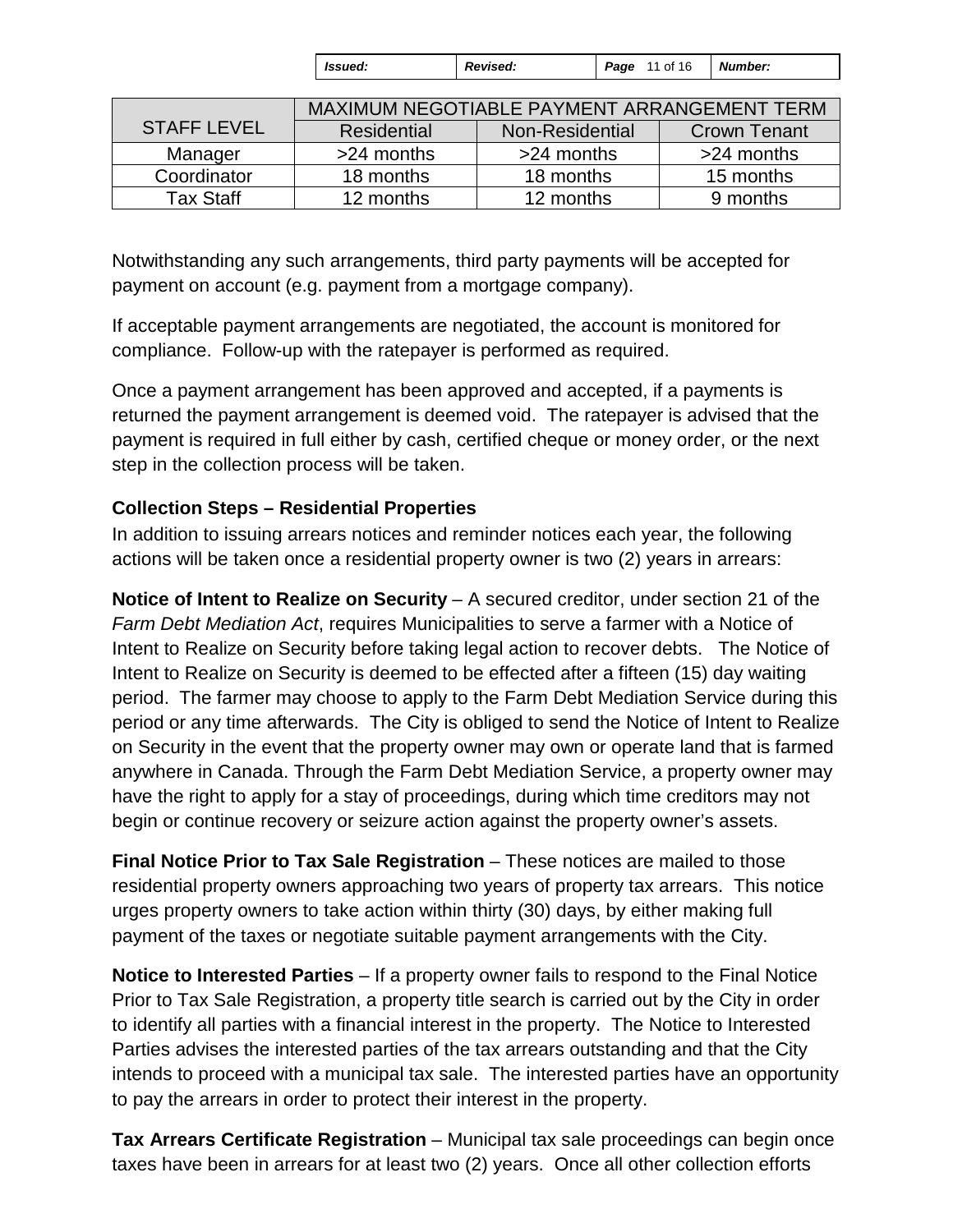| <i>Issued:</i> | <b>Revised:</b> | Page<br>12 of 16 | <b>Number:</b> |
|----------------|-----------------|------------------|----------------|
|----------------|-----------------|------------------|----------------|

have been exhausted, no payment agreements have been negotiated, and the City still has been unable to secure payment of the tax arrears, the City will start the tax sale registration process by registering the Tax Arrears Certificate on the parcel register at the Land Registry Office.

If full payment is not received within two hundred and eighty (280) days of the Tax Arrears Certificate registration, the City issues a final notice to the property owner(s) and all interested parties within thirty (30) days after the expiry of the two hundred and eighty (280) day period. This final notice specifies the date on which the property will be advertised for public tender if the tax arrears remain unpaid or an extension agreement is not negotiated.

Once a Tax Arrears Certificate has been registered, only full payment of the cancellation price will be accepted unless an extension agreement has been negotiated. Full payment will be accepted up to the date of transfer of the property following a sale. In the event of non-payment, the City will proceed with a municipal tax sale.

# **Collection Steps – Non-Residential Properties**

In addition to issuing Arrears Notices and Reminder Notices, once a non-residential property owner's current year's taxes are in arrears the following actions will be taken:

**Final Notice before Bailiff** – Following the last tax instalment date of the year, a Final Notice before Bailiff may be mailed to every non-residential property owner with an outstanding balance greater that the reminder notice threshold, advising the property owner that they have thirty (30) days to pay their taxes or enter into a suitable payment arrangement with the City. Otherwise, their account will be issued to a bailiff for collection. The costs of the bailiff services are borne by the property owner.

**Bailiff Action** – Accounts that fail to respond to the Final Notice before Bailiff, and have tax arrears greater than the reminder notice threshold, are issued to the bailiff for collection. Once a Warrant is issued, the property owner makes payments on the outstanding amount directly to the bailiff.

Bailiff tax recovery actions include:

- Serving a Warrant to Distrain for Taxes ("Warrant") to the assessed property advising the property owner of such outstanding taxes, late payment charges and lawful costs of said distress;
- Mailing notices to the property owner advising that a Warrant has been issued and the amount of the Warrant;
- Telephone contact with the property owner(s), mortgage holder(s) and all other parties with an interest on title;
- Site visits;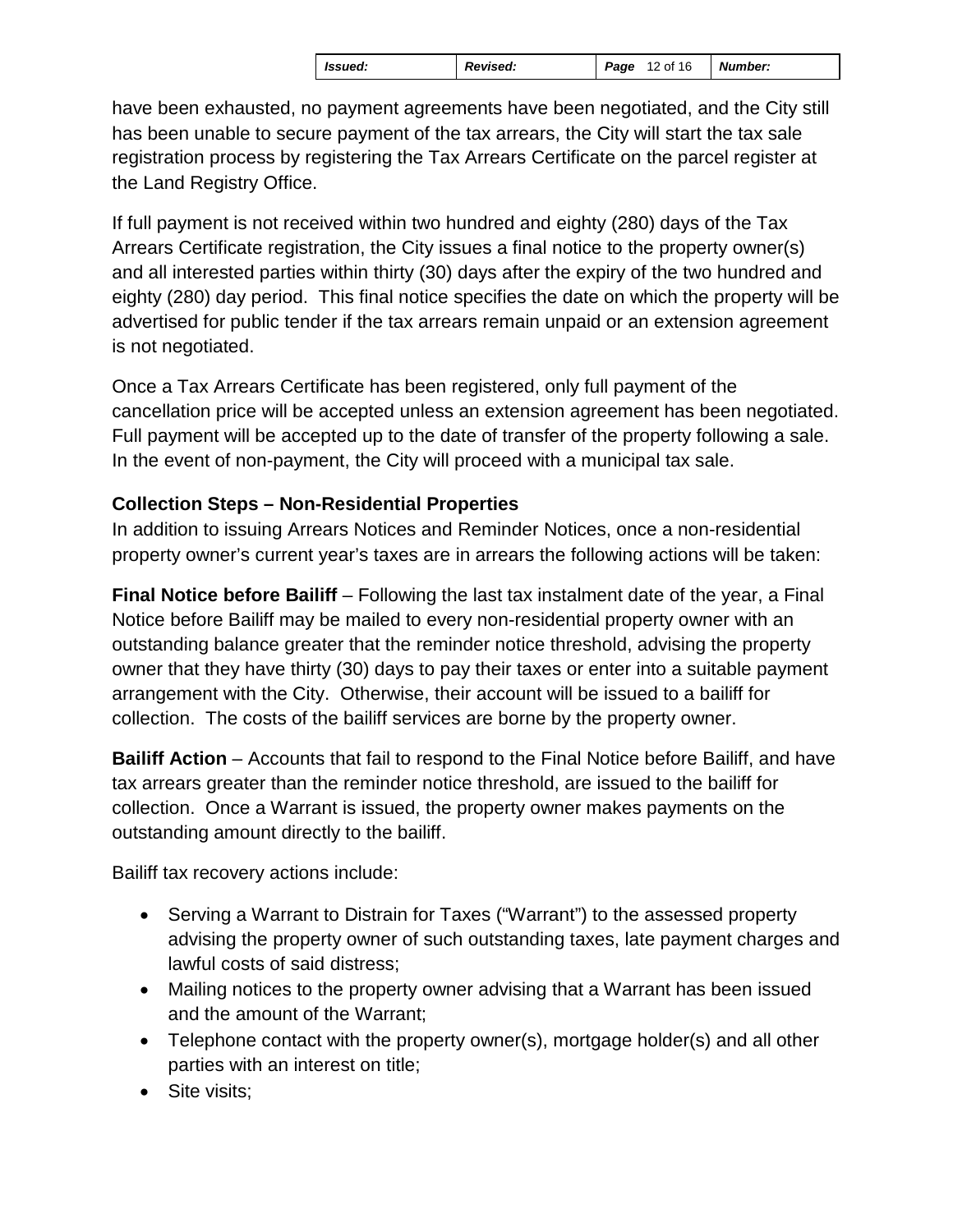| Issued: | Revised: | <b>Page</b> 13 of 16 | Number: |
|---------|----------|----------------------|---------|
|         |          |                      |         |

- Attornment of rent(s), directing the tenants, if applicable, to submit rent payments to the bailiff. Attornment of rents are then applied against the outstanding property taxes;
- Issuing a Warrant to Seize Goods/Chattels. The bailiff can physically seize and remove goods/chattels from the property and ultimately sell items seized to recover the tax arrears, and
- Issuing a Warrant to Distrain Goods/Property. The bailiff can register a common law lien against goods/property located in or on an owner's property.

If the bailiff has been unable to collect the outstanding amount, and the taxes become two (2) years in arrears, the account is returned to the City to proceed with municipal tax sale.

**Notice to Interested Parties** – If a non-residential property owner fails to respond to the bailiff, a property title search is carried out by the City in order to identify all parties with a financial interest in the property. The identified parties are then notified of the tax arrears. The Notice to Interested Parties advises the interested parties of the tax arrears outstanding and that the City intends to proceed with a municipal tax sale. The interested parties have an opportunity to pay the arrears in order to protect their interest in the property.

**Final Notice prior to Tax Sale Registration** – These notices are mailed to those nonresidential property owners approaching two (2) years of property tax arrears. This notice urges property owners to take action within thirty (30) days by either making full payment of the taxes or enter into suitable payment arrangements with the City.

**Tax Arrears Certificate Registration** – Municipal tax sale proceedings can begin once taxes have been in arrears for at least two (2) years. Once all other collection efforts have been exhausted, no payment agreements have been negotiated, and the City still has been unable to secure payment of the tax arrears, the City will start the tax sale registration process by registering the Tax Arrears Certificate on the parcel register at the Land Registry Office.

If full payment is not received within two hundred and eighty (280) days of the Tax Arrears Certificate registration, the City issues a Final Notice to the property owner(s) and all interested parties within thirty (30) days after the expiry of the two hundred and eighty (280) day period. This final notice specifies the date on which the property will be advertised for public tender if the tax arrears remain unpaid or an extension agreement is not negotiated. If the City does not receive a response, the account will be sent to the bailiff to perform a site visit and advise the property owner, mortgage company, lawyer or interested parties of the pending sale of the property and attempt collection.

Once a Tax Arrears Certificate has been registered, only full payment of the cancellation price will be accepted unless an extension agreement has been negotiated.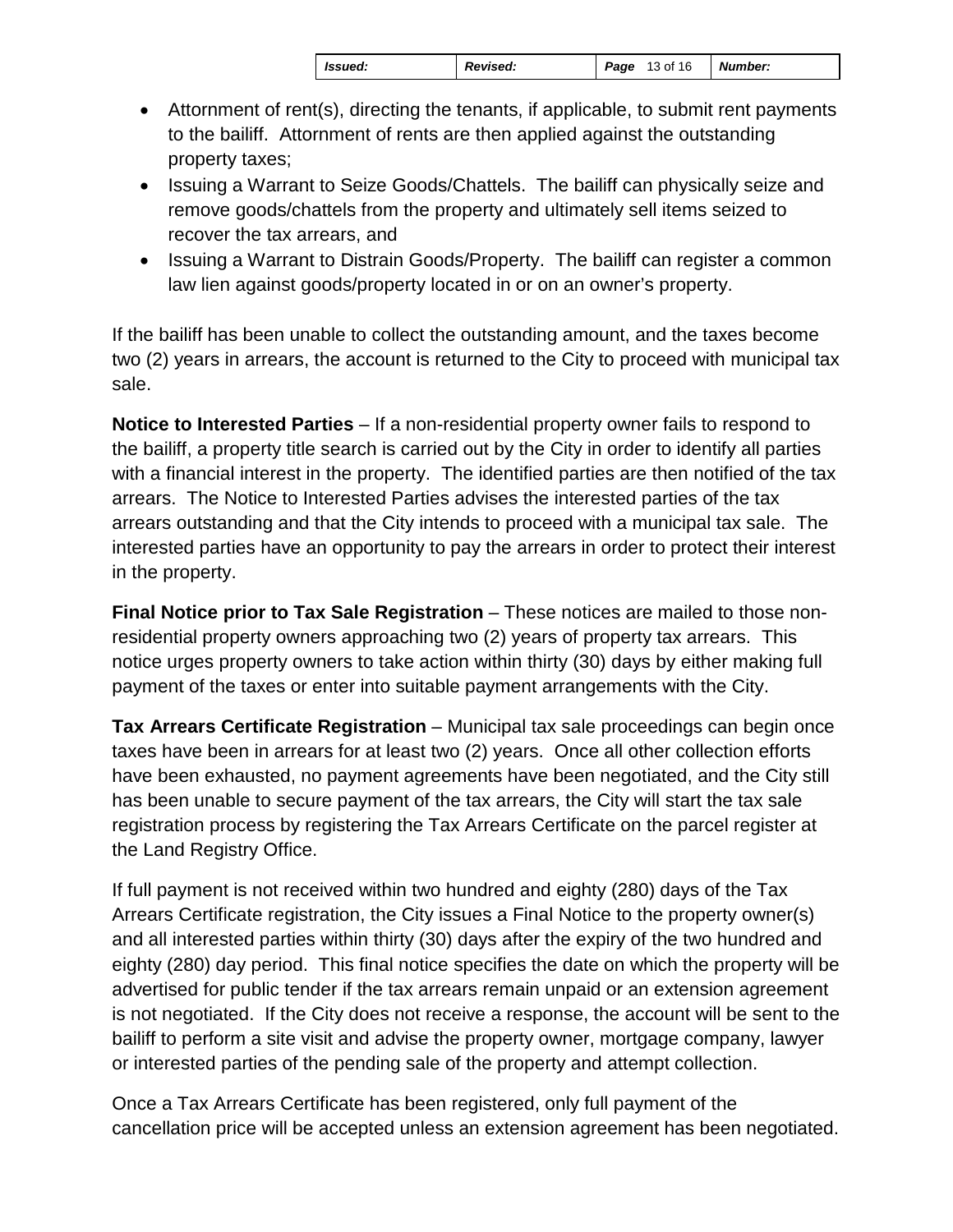Full payment will be accepted up to the date of transfer of the property following a sale. In the event of non-payment, the City will proceed with a municipal tax sale.

# **Collection Steps – Crown Tenants**

When Crown property is leased to or occupied by a taxable tenant, the land is assessed as if the tenant were the owner and the tenant is then responsible for the payment of property taxes. The municipal tax sale provisions of the M.A. do not apply to Crown property.

In addition to issuing the arrears notice, once a Crown tenant's current year's taxes are in arrears the following action will be taken:

**Final Notice before Bailiff** – Following the last tax instalment date of the year, a Final Notice before Bailiff is mailed to every property owner with an outstanding balance greater that the reminder notice threshold, advising the property owner that they have thirty (30) days to pay their taxes or enter into a suitable payment arrangement with the City. Otherwise, their account will be issued to a bailiff for collection. The costs of the bailiff services are borne by the property owner.

**Bailiff Action** – If a property owner or Crown tenant fails to respond to the Final Notice before Bailiff, the City issues a Bailiff Warrant to the bailiff to collect the outstanding taxes. Once a Bailiff Warrant is issued, the property owner or Crown tenant makes payment on the outstanding amount directly to the bailiff.

Bailiff tax recovery actions include:

- Serving a Warrant to Distrain for Taxes ("Warrant") to the assessed property advising the property owner of such outstanding taxes, late payment charges and lawful costs of said distress;
- Mailing notices to the property owner advising that a Warrant has been issued and the amount of the Warrant;
- Telephone contact with the property owner(s), mortgage holder(s) and all other parties with an interest on title;
- Site visits;
- Attornment of rent(s), directing the tenants, if applicable, to submit rent payments to the Bailiff. Attornment of rents are then applied against the outstanding property taxes;
- Issuing a Warrant to Seize Goods/Chattels. The bailiff can physically seize and remove goods/chattels from the property and ultimately sell items seized to recover the tax arrears, and
- Issuing a Warrant to Distrain Goods/Property. The bailiff can register a common law lien against goods/property located in or on an owner's property.

**Legal Action** – If the bailiff is unable to collect the overdue amount or secure a payment arrangement within three (3) months of the assignment date, the account is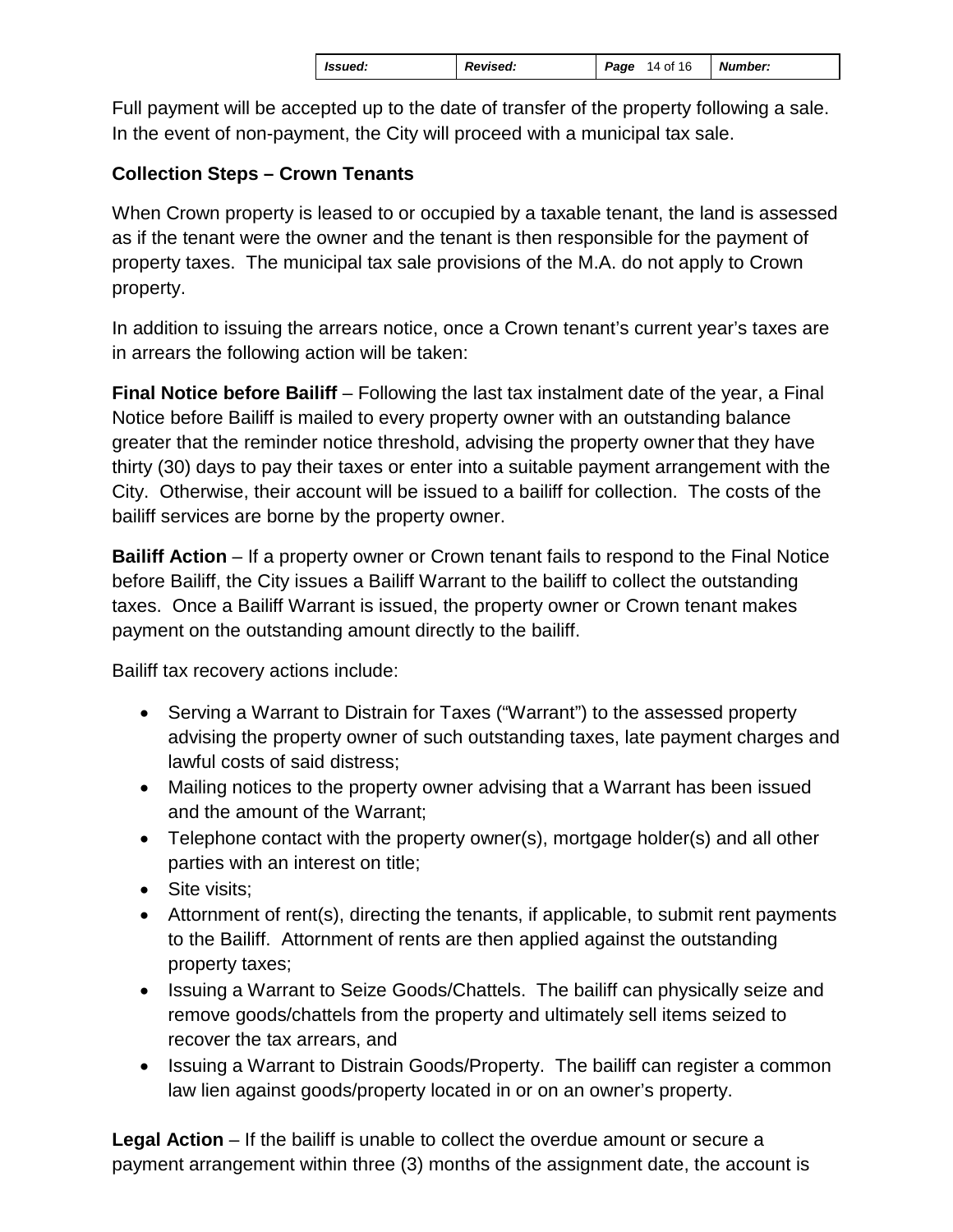|  | Issued: | <b>Revised:</b> | Page | 15 of 16 | Number: |  |
|--|---------|-----------------|------|----------|---------|--|
|--|---------|-----------------|------|----------|---------|--|

returned to the City. Legal action may then be commenced by Legal Services where the company is viable and it is cost effective to do so.

**Application to the Crown** – If all collection steps are exhausted, the City shall make application to the Crown for payment of the tenant's tax arrears.

# **CANCELLATIONS AND WRITE OFFS**

### **Cancellation of Late Payment Charges, Penalties and Interest**

Late payment charges are cancelled only in the following circumstances:

- Taxes are adjusted under M.A.,
	- $\circ$  S. 334 Application for Cancellation,
	- $\circ$  S. 354 Write-off of taxes,
	- o S. 357 Cancellation, reduction, refund of taxes, and
	- $\circ$  S. 358 Overcharges.
- Taxes are adjusted following a change in assessment under the *Assessment Act.*
- Penalty and/or interest were charged as a result of the City's error or omission.

The amount of late payment charges cancelled is limited to the amount related to the tax reduction associated with the tax adjustment. This includes processing time once adjustment information is received by the City, gross manifest errors or omissions by the City.

### **Minimum Balance write off**

A balance owing of less than \$2.00 on an account after payments are received for the year will automatically be written off on December 1<sup>st</sup> each year, as it is uneconomical for the City to pursue collection of these amounts.

### **Commissioner, Finance Services Write Off**

In accordance with section 354 of the *Municipal Act*, Council may approve uncollectible taxes for write-off, on the recommendation of the Commissioner, Finance Services.

### **MISCELLANEOUS**

# **Bankruptcy**

When a property owner files for bankruptcy, the City is a secured creditor, as the tax debt is a charge against the real property. The City ranks in preference and priority to any other claims, except those of the Provincial and Federal Government. A letter is forwarded to the trustee advising them of the City's claim and that it is assumed property taxes will be paid once the property is sold.

# **Discretion**

In order to ensure that all taxpayers are treated fairly and equitably, the Commissioner, Finance Services or his/her designate, has the authority to exercise discretion in the